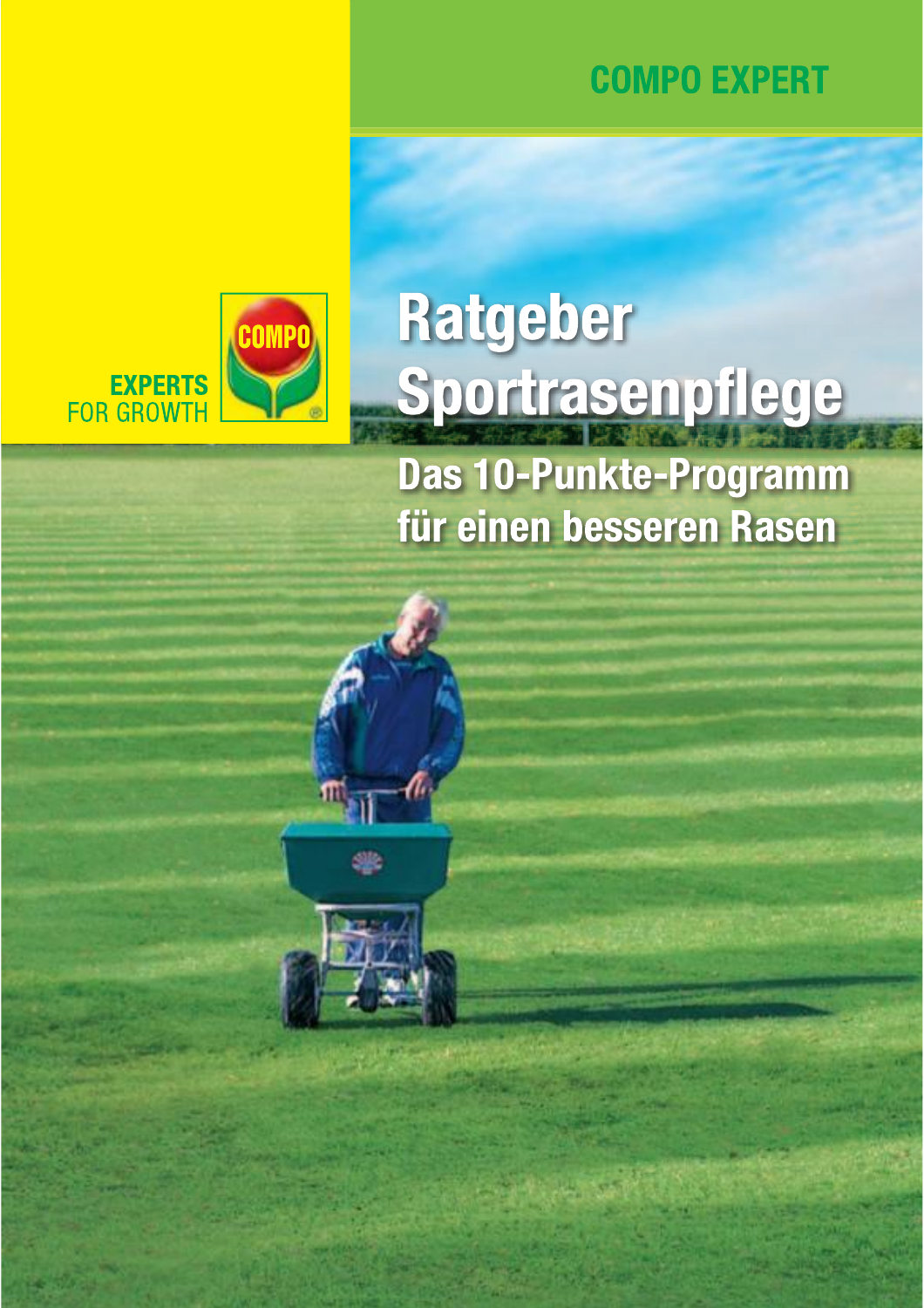## **Inhaltsverzeichnis**

#### Das 10-Punkte-Programm für einen besseren Rasen

| Spielbelastung                                             | 3  |
|------------------------------------------------------------|----|
| 2 Mähen                                                    | 4  |
| 3 Düngen                                                   | 5  |
| 4 Beregnen                                                 | 8  |
| 5 Wurzeln aktivieren                                       | 9  |
| 6 Vertikutieren                                            | 10 |
| Aerifizieren                                               | 11 |
| 8 Sanden                                                   | 12 |
| 9 Pflanzenschutz                                           | 13 |
| <b>10 Regeneration</b>                                     | 14 |
| COMPO Langzeit- und Spezialdünger für die Sportrasenpflege | 15 |

#### **Vorwort**

Vorbeugen ist besser als heilen. Dieser altbekannte Spruch trifft auch für Rasensportplätze zu. Leider sieht es in der Praxis häufig anders aus, sodass viele Spielfelder Mängel und Schäden aufweisen, die bei fachgerechter Pflege nicht nötig wären. Diese Broschüre mit 10 wichtigen Punkten zur Rasenpflege soll Ihnen helfen, Ihre Sportplätze in Top-Form zu halten, sodass die Funktionalität erhalten bzw. wiederhergestellt wird und die Spieler zufrieden sind.

Beratung leisten wir nach bestem Wissen aufgrund unserer Forschungsarbeiten und Erfahrungen. Alle Angaben und Auskünfte über Eignung und Anwendung sind jedoch unverbindlich und befreien den Anwender nicht von eigenen Prüfungen und Versuchen.

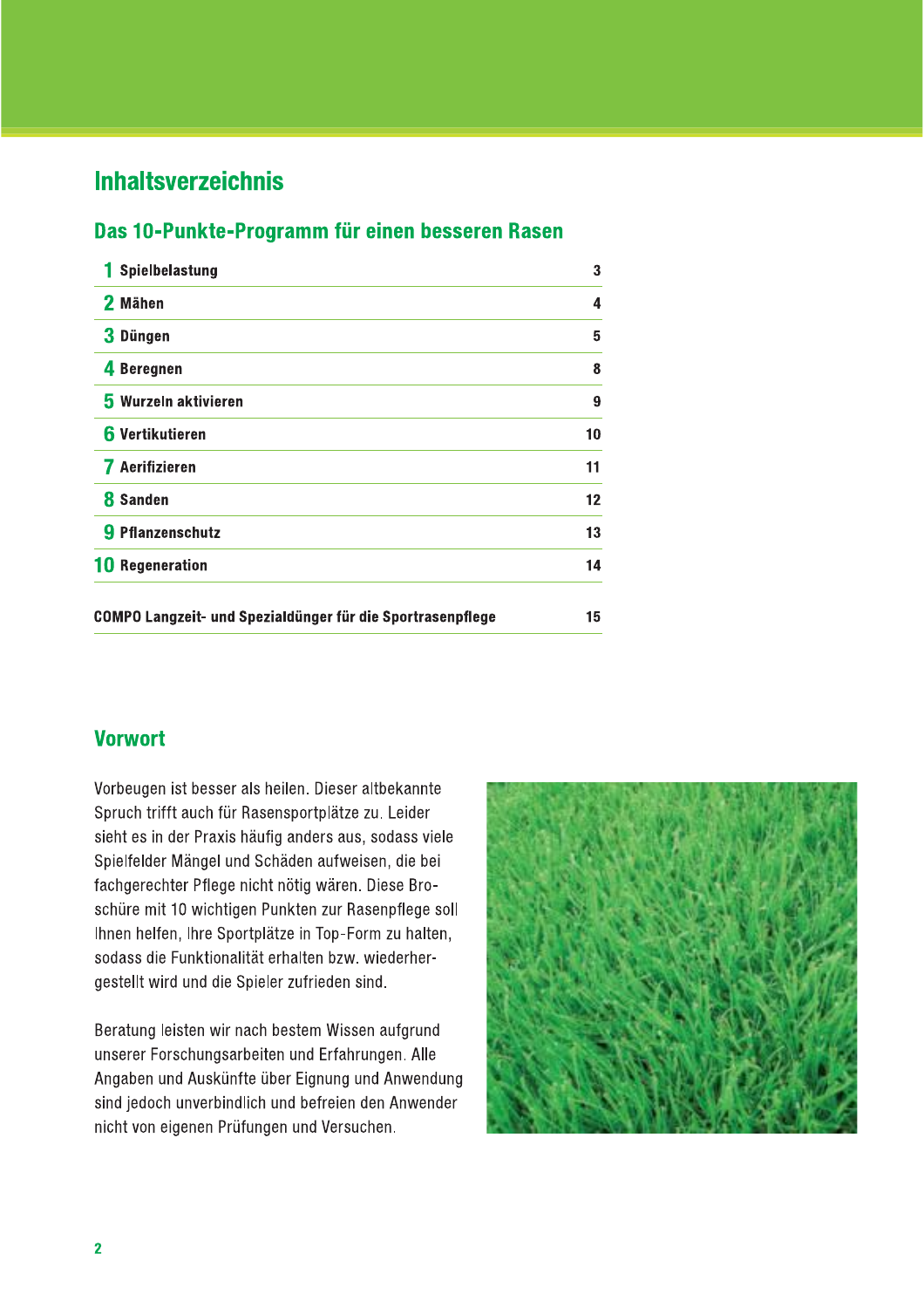

## 1. Spielbelastung

Sportplätze können von ihrer Bauweise her (z. B. DIN 18035/4) hohen Belastungen widerstehen. Das setzt jedoch voraus, dass sie entsprechend der Nutzung auch gedüngt und gepflegt werden. Übersteigt die Belastung die Verträglichkeitsgrenze eines Platzes, sind Schäden an Rasennarbe und Boden sicher. Die Grenze der Belastbarkeit ist individuell und wird durch Bauweise, Boden, Narbe, Pflege und Witterung bestimmt.

#### Spielbelastung von Rasensportplätzen

| <b>Stufe</b> | <b>Stunden pro</b><br>Woche <sup>1</sup> | Tragschicht-<br>Voraussetzungen |
|--------------|------------------------------------------|---------------------------------|
| hoch         | über 20                                  | nur DIN                         |
| mittel       | $15 - 20$                                | DIN/Boden <sup>2)</sup>         |
| niedrig      | bis <sub>15</sub>                        | DIN/Boden <sup>2</sup>          |

<sup>1)</sup> überwiegend Punktspiele, Training

<sup>2)</sup> Hinweise beachten

#### Platz sperren bei ...

- Frost und beginnendem Tauwetter
- Schneematsch
- Raureif auf dem Rasen
- Staunässe, sehr starken Niederschlägen
- starker Narbenzerstörung (unzureichender Deckungsgrad)

#### Auswirkungen starker Belastung:

- Weniger Luft im Boden
- Schwacher Gasaustausch
- Anreicherung von Schadgasen
- Weniger verfügbares Wasser
- Schlechte Wasserableitung
- Schwaches Wurzelwachstum
- Geringe biologische Aktivität
- Schlechte Nährstoffausnutzung
- Schwaches Regenerationswachstum



Starke Spielbelastung bei ungünstigen Platzverhältnissen führt zu einer Reduktion der Narbendichte.



Bei Frost und Eisbildung ist das Spielfeld zu sperren.

- In Zeitraum Herbst/Winter Belastung reduzieren.
- Böden mit hohen Schluff-(Lehm-) oder Humusanteilen nicht bei starker Nässe belasten.
- Keine Walzen mit hohem Bodendruck und nur als Sondermaßnahme verwenden.
- Belastung beim Training auf weniger bespielte Flächen verlagern.
- In kritischen Situationen Platz rechtzeitig sperren.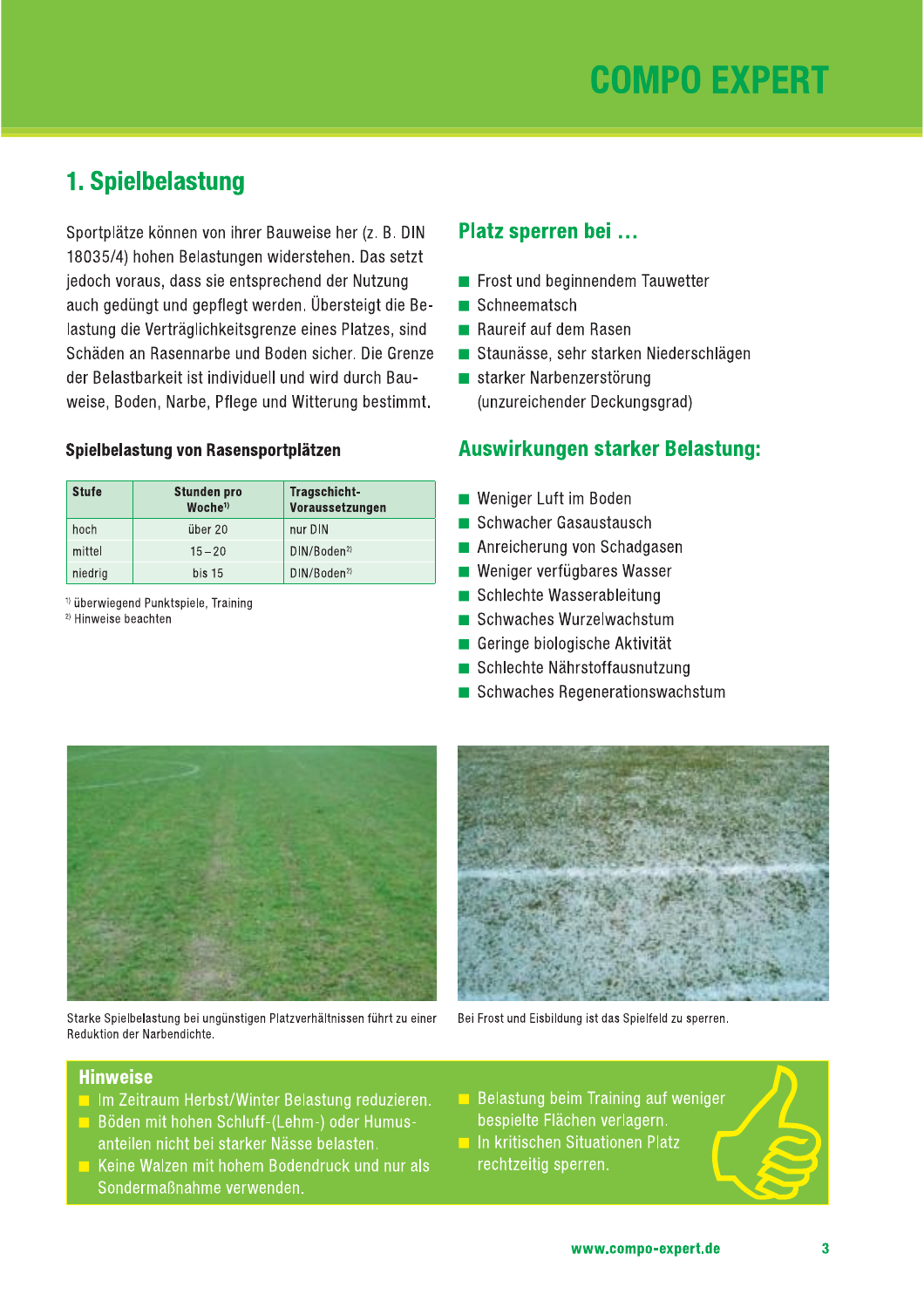## 2. Mähen

Das Mähen gehört mit zu den wichtigsten Pflegemaßnahmen. Durch richtigen Schnitt bilden Gräser ständig neue Triebe und können eine dichte, strapazierfähige Narbe bilden.

### Schnittgut kann liegen bleiben, wenn:

- Schnittqut fein und kurz
- $\blacksquare$  Wetter trocken und warm
- Mineralisationsbedingungen gut

#### **Schnittgut abkehren, wenn:**

- Wetter kalt und nass
- Schnittqut zu lang
- Schnittgut vergilbt oder verholzt
- Mineralisationsbedingungen schlecht

## Vorteile Spindelmäher:

- Höchste Schnittqualität
- Sehr aut einstellbar
- Für Tiefschnitte geeignet



#### Schnittzahlen und Schnitthöhe für Rasentypen

| Rasentyp         | <b>Schnittzahl</b><br>März-Nov. | <b>Häufigkeit</b><br>pro Woche | Ideale<br>Schnitthöhe |
|------------------|---------------------------------|--------------------------------|-----------------------|
| Sportplatz       | $20 - 45$                       | $1 - 2$                        | $3 - 4$ cm            |
| Zierrasen        | $30 - 50$                       | $1 - 2$                        | $2.5 \text{ cm}$      |
| <b>Bolzrasen</b> | $15 - 25$                       | $0,5 - 1$                      | 5 cm                  |
| Liegewiese       | $10 - 20$                       |                                | 4 cm                  |

## **Vorteile Sichelmäher:**

- Auch bei hohem Aufwuchs einsetzbar
- Hohe Flächenleistung
- Geringere Anschaffungskosten



#### Mähhöhe für Rasensportplätze

| cm             | Schnitt- und Zuwachshöhen in cm |
|----------------|---------------------------------|
| 10             | Zuwachshöhen maximal            |
| 8              | Zuwachshöhen normal             |
| 6              |                                 |
| $\overline{4}$ | Schnitthöhe                     |
| $\mathcal{P}$  | unterer Grenzbereich            |
|                |                                 |

Während intensiver Wachstumsphasen normale Zuwachshöhe einhalten. Bei schwachem Wachstum kann maximale Zuwachshöhe toleriert werden. Durch den Schnitt maximal nur die halbe Aufwuchshöhe entfernen. Die sogenannte Drittelregel bedeutet, dass sogar immer nur 1/3 des Aufwuchses gemäht werden soll. Bei einer definierten Schnitthöhe von 4 cm wird demnach bereits bei 6 cm Grashöhe gemäht.

- Schnittgut und Narbenreste möglichst einmal im Monat abkehren, besonders bei DIN-Plätzen.
- Mäher rechtzeitig und regelmäßig schärfen; nie mit stumpfen Messern arbeiten.
- In der Spielpause Schnitthöhe um 1 cm heraufsetzen.
- Tiefschnitt reduziert das Wurzelwachstum und die Regenerationskraft.

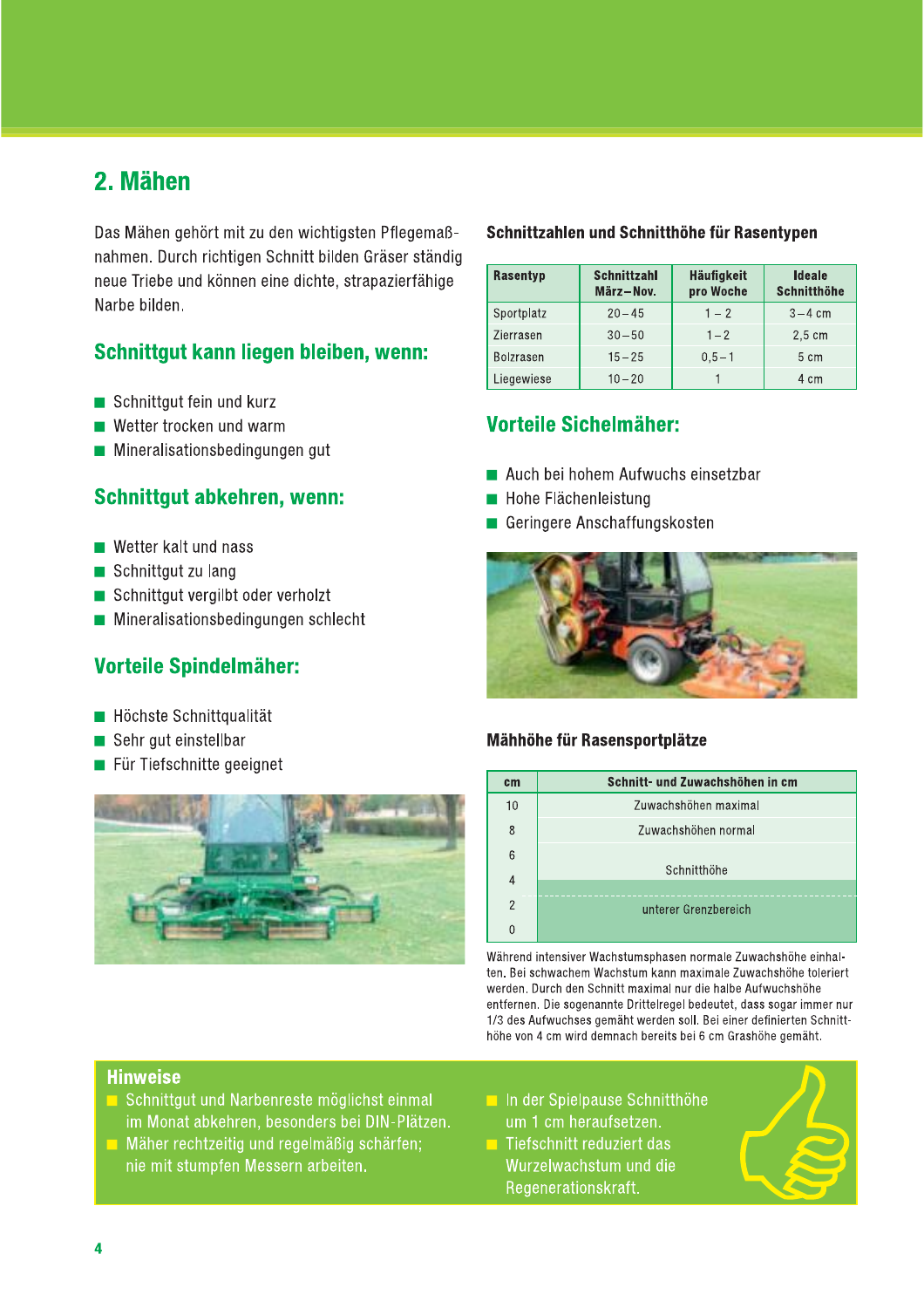## 3. Düngen

Die richtig bemessene Düngung ist die wichtigste Voraussetzung für einen strapazierfähigen Sportrasen. Die Leistungseigenschaften der Gräser wie z. B. Narbendichte, Elastizität, Scherfestigkeit und Vitalität werden maßgeblich von der Nährstoffversorgung mit beeinflusst. Hierbei sind nicht nur die Hauptnährstoffe Stickstoff, Phosphor und Kalium, sondern vor allem auch die Spurenelemente wie Eisen, Zink, Mangan und Kupfer zu berücksichtigen. Je höher die Belastung ist, umso höher muss auch die Düngung ausfallen.

Regelmäßige Bodenuntersuchungen (vor Beginn der Vegetationsperiode) geben Aufschluss über die Nährstoffbedürftigkeit der verschiedenen Standorte und sind für eine gezielte und effiziente Düngung unerlässlich. Bodennahe Bauweisen erfordern aufgrund ihres relativ hohen Sorptionsvermögens in der Regel höhere Nährstoffgehalte als sandreiche DIN-Aufbauten.

#### Bodenanalyse Nährstoffvorräte für Rasenböden

|                        | Anzustrebender Nährstoffgehalt in Rasenböden       |                   |                        |
|------------------------|----------------------------------------------------|-------------------|------------------------|
|                        | Werte in mg/100 g Boden (CAL-Methode/CaCl, für Mg) |                   |                        |
| <b>Bodentyp</b>        | $P_2O_5$<br>Phosphat                               | $K_{2}$ O<br>Kali | Mg<br><b>Magnesium</b> |
| DIN/Sand-<br>Aufbauten | $8 - 15$                                           | $8 - 20$          | $5 - 12$               |
| herkömml.<br>Boden     | $10 - 20$                                          | $10 - 25$         | $7 - 15$               |

Nährstoffmangel besonders an Kali und Magnesium gezielt ausgleichen mit Kali Gazon oder Ferro Top®, Geringe Unterversorgungen oder auch zu hohe Gehalte durch angepasste Normaldüngung ausgleichen.

#### Günstiges Nährstoffverhältnis für Sportrasengräser nach BISP Teil 1\*

|  | n u              | Mg <sub>0</sub> |
|--|------------------|-----------------|
|  | 0,8<br>$0.5 - 7$ |                 |

\* Bundesinstitut für Sportwissenschaft, Teil I: Nährstoffversorgung durch Düngung

Bei Erreichen der unteren Bodenanalysen-Grenzwerte sollte das Verhältnis des jeweiligen Nährstoffs entsprechend angepasst werden: z. B. ist bei 8 mg  $K<sub>2</sub>$ O der Verhältniswert auf 0,8 – 1,0 zu erhöhen. Bei speziellen Anforderungen (Gräservitalisierung, Erhöhung der Widerstandskraft) und bei Herbstdüngung ist auch ein Nährstoffverhältnis von N:K von 1:1 bis 1:2 sinnvoll.

#### Jährlicher Nährstoffbedarf von Sportrasenflächen

| Rasentyp                     | Bedarf an Nährstoffen in g/m <sup>2</sup> |          |      |                |
|------------------------------|-------------------------------------------|----------|------|----------------|
|                              | N                                         | $P_2O_5$ | K, 0 | Mg0            |
| Ansprüche bzw. Belastung bei |                                           |          |      |                |
| <b>Sportrasen</b>            |                                           |          |      |                |
| hoch                         | $32 - 38$                                 | 10       | 16   | 4              |
| mittel                       | $24 - 32$                                 | 8        | 12   | 3              |
| gering                       | $18 - 24$                                 | 6        | 10   | $\overline{2}$ |
| <b>Zierrasen</b>             | $15 - 24$                                 | 6        | 10   | $\overline{2}$ |
| Bolzrasen/<br>Liegewiese     | $10 - 18$                                 | 6        | 10   | $\mathcal{P}$  |

#### Berechnung von Düngermengen

für vorgegebenen Nährstoffbedarf g/m<sup>2</sup>

| Beispiel: Es werden 23 g Rein-N/m <sup>2</sup> /Jahr geplant                                                     |
|------------------------------------------------------------------------------------------------------------------|
| Düngeformel $20+5+10+2$                                                                                          |
| Frage: Wie viel Dünger muss pro $m2$ ausgebracht werden?                                                         |
| <b>Formel:</b> $\frac{\text{Zielmenge (g/m²)} \times 100}{\text{Nährstoffgehalt (\%)}}$<br>= Düngermenge $g/m^2$ |
| Beispiel: $\frac{23 \times 100}{20}$ = 115 g/m <sup>2</sup> Dünger/Jahr (3 bis 4 Gaben)                          |

- Neue Sportplätze haben in den ersten 3 Jahren einen um 10-20 % höheren Bedarf an Nährstoffen.
- Eine ausgeglichene Volldüngung mit NPK Mg und Spurennährstoffen verhindert einseitige Ernährung.
- **Bei besonders durchlässigen Böden Kali- und** Magnesium-Zufuhr erhöhen.
- $\blacksquare$  Bei jedem Platz sind die individuellen Einflussarößen wie Boden, Alter. Belastung usw. mit zu berücksichtigen.
- Gegebenenfalls vor der Düngung Bodenanalyse durchführen.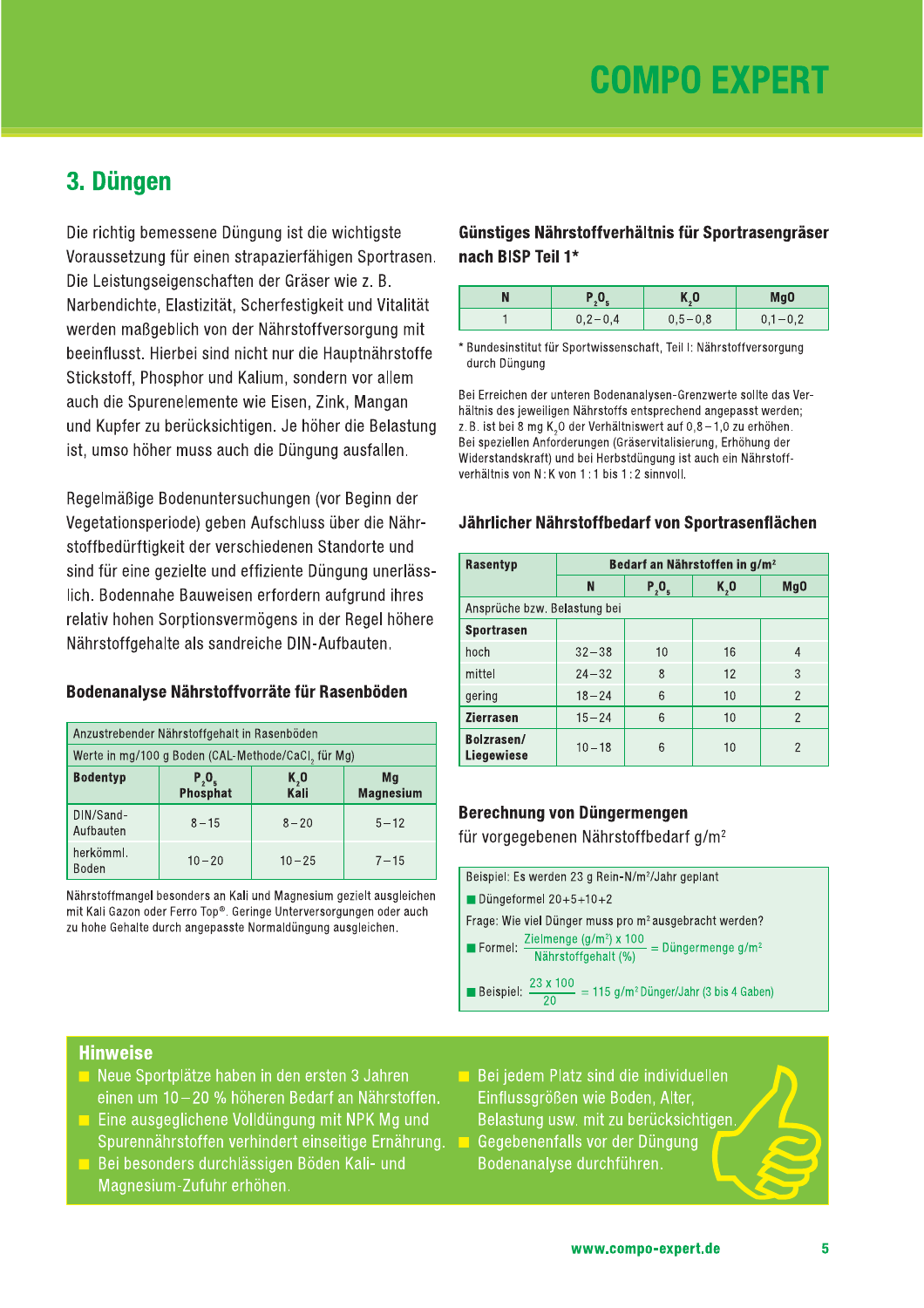### uungeempreniungen fur Sportrasen

| Düngeempfehlungen für Sportrasen            |                          |          |                                                                |                          | <b>Vital</b>     |
|---------------------------------------------|--------------------------|----------|----------------------------------------------------------------|--------------------------|------------------|
|                                             |                          |          | Stadion oder stark belasteter Sportplatz; 7.500 m <sup>2</sup> |                          | Zur Erg          |
| <b>Zeitraum</b>                             | Langzeitdünger           |          | g/m <sup>2</sup>                                               | Anzahl Säcke<br>je 25 kg | Situati          |
| März/April                                  | Rasen ®Floranid          |          | 43                                                             | 13                       | Hitze-/          |
| Mai                                         | Rasen ®Floranid          |          | 40                                                             | 12                       | gung s           |
| Juli/Aug.                                   | Rasen ®Floranid          |          | 40                                                             | 12                       | werde            |
| Okt./Nov.                                   | Floranid <sup>®</sup> NK |          | 40                                                             | 12                       | und er           |
|                                             | N                        | $P_2O_5$ | $K2$ O                                                         | Mg0                      | Die nü           |
| Nährstoff-<br>mengen pro<br>Jahr in $q/m^2$ | 30                       | 6        | 17                                                             | 4                        | Selekt<br>und Ba |

| Jahr in $g/m^2$                                          |                                 |          |                  |                                    | und Bac            |
|----------------------------------------------------------|---------------------------------|----------|------------------|------------------------------------|--------------------|
| * Beispiel für einen Düngeplan mit Spätherbsttermin!     |                                 |          |                  |                                    | (enthalt           |
|                                                          |                                 |          |                  |                                    | und die            |
| Sportplatz mit mittlerer Belastung; 7.000 m <sup>2</sup> |                                 |          |                  |                                    | Inhaltss           |
| <b>Zeitraum</b>                                          | Langzeitdünger                  |          | g/m <sup>2</sup> | Anzahl<br><b>Säcke</b><br>je 25 kg | stützen<br>der Näh |
| März/April                                               | Floranid <sup>®</sup> Permanent |          | 46               | 13                                 | spezielle          |
| Mai/Juni                                                 | Floranid <sup>®</sup> Permanent |          | 39               | 11                                 | angewe             |
| Juli/Aug.                                                | Floranid <sup>®</sup> 32        |          | 32               | 9                                  | nen For            |
|                                                          | N                               | $P_2O_5$ | K <sub>2</sub> 0 | Mg0                                | stehend            |
| Nährstoff-<br>mengen pro<br>Jahr in $q/m^2$              | 23                              | 8        | 13               | $\overline{2}$                     | <b>Mischt</b>      |

| mengen pro<br>Jahr in $q/m^2$                                       | 23                               | 8              | 13               | $\overline{2}$                     | <b>Mischta</b>        |
|---------------------------------------------------------------------|----------------------------------|----------------|------------------|------------------------------------|-----------------------|
|                                                                     |                                  |                |                  |                                    |                       |
| Sport- oder Bolzplatz mit niedriger Belastung; 7.000 m <sup>2</sup> |                                  |                |                  |                                    | <b>Empfol</b>         |
| <b>Zeitraum</b>                                                     | Langzeitdünger                   |                | g/m <sup>2</sup> | Anzahl<br><b>Säcke</b><br>je 25 kg | Pflegezi              |
| April/Mai/Juni                                                      | Basatop <sup>®</sup> Sport       |                | 39               | 11                                 |                       |
| Juli                                                                | Basatop <sup>®</sup> Sport<br>43 |                |                  | 12                                 | Vitalität             |
|                                                                     | Ν                                | $P_2O_5$       | $K2$ O           | Mg0                                | Krankhei              |
| Nährstoffmengen<br>pro                                              | 16                               | $\overline{4}$ | 8                | $\overline{2}$                     | Spurenna<br>Farbe, W  |
| Jahr in $q/m^2$                                                     |                                  |                |                  |                                    | Pilzvorbe<br>und Stra |

## vitalisierende Dungung

Zur Ergänzung der Grunddüngung kann bei besonderen Situationen wie z. B. schwaches Wurzelwachstum. Hitze-/Trockenstress, Gräserstärkung auch die Ausbringung spezieller Nährstoffformulierungen erforderlich werden. So stärkt beispielsweise Silizium die Zellen und erhöht die Toleranz gegenüber Hitze und Pilzbefall. Die nützlichen Bodenorganismen Bacillus subtilis Selektion E4-CDX<sup>®</sup> (enthalten z. B. in Rasen ®Floranid) und Bacillus amyloliquefaciens Selektion R6-CDX<sup>®</sup> (enthalten in Vitanica® RZ) fördern die Widerstandskraft und die Wurzelentwicklung der Gräser. Die hochwertigen Inhaltsstoffe der Meeresalge Ecklonia maxima unterstützen zusätzlich diese Effekte. Zur raschen Aufnahme der Nährstoffe und aktiven Substanzen werden diese speziellen Vitaldünger flüssig als Spritz- bzw. Gießlösung angewendet. Eine mögliche Mischung der verschiedenen Formulierungen ist je nach Pflegeziel in der unten stehenden Tabelle aufgeführt.

### mischtabelle für Flüssigdungeranwendung auf Kasen

| angewendet. Eine mögliche Mischung der verschiede-<br>nen Formulierungen ist je nach Pflegeziel in der unten<br>stehenden Tabelle aufgeführt. |                |                             |                 |                 |                                    |  |
|-----------------------------------------------------------------------------------------------------------------------------------------------|----------------|-----------------------------|-----------------|-----------------|------------------------------------|--|
| Mischtabelle für Flüssigdüngeranwendung auf Rasen<br>Empfohlene Wassermenge je ha = 800 Liter                                                 |                |                             |                 |                 |                                    |  |
| <b>Pflegeziel</b>                                                                                                                             | Vitanica®<br>あ | Vitanica®<br>P <sup>3</sup> | Vitanica®<br>MC | Vitanica®<br>RZ | Ferro<br>Top <sup>®</sup><br>fluid |  |
| Vitalität und Farbe <sup>1)</sup>                                                                                                             |                | 201                         | 10 <sub>1</sub> |                 | 101                                |  |
| Krankheitsvorbeugung <sup>1)</sup>                                                                                                            |                | 301                         | 10 <sub>1</sub> |                 |                                    |  |
| Spurennährstoffe,<br>Farbe, Wuchs <sup>1)</sup>                                                                                               |                |                             | 201             |                 | 201                                |  |
| Pilzvorbeugung, Hitzeschutz<br>und Strapazierfähigkeit <sup>1)</sup>                                                                          | 201            | 10 <sub>1</sub>             |                 |                 |                                    |  |
| Wurzelwachstum,<br>Widerstandskraft <sup>2)</sup>                                                                                             |                |                             |                 | 201             |                                    |  |

<sup>1)</sup> Zugabe von Benetzungsmittel KICK® möglich: 1 I/ha zur Benetzung und Wirkungsbeschleunigung

<sup>2)</sup> Zugabe von Benetzungsmittel KICK<sup>®</sup> möglich: 2,5 - 5 I/ha zur Förderung der Wasserinfiltration bei Trockenheit

- $\Box$  Dünger gleichmäßig am besten kreuz und quer verteilen.
- $\blacksquare$  Streuer nicht auf dem Platz befüllen.
- $\Box$  Überlappungszone bei Schleuderstreuern einhalten.  $\Box$
- Dünger möglichst nur auf abgetrockneten Rasen<br>ausbringen.
- 
- Dunger gielchmabig am besten kreuz und quer vertellen. Executzeitig nachdungen, um wachs-<br>Streuer nicht auf dem Platz befüllen.<br>Überlappungszone bei Schleuderstreuern einhalten. Eine Beregnung nach dem Ausbringen<br>Dünger mö

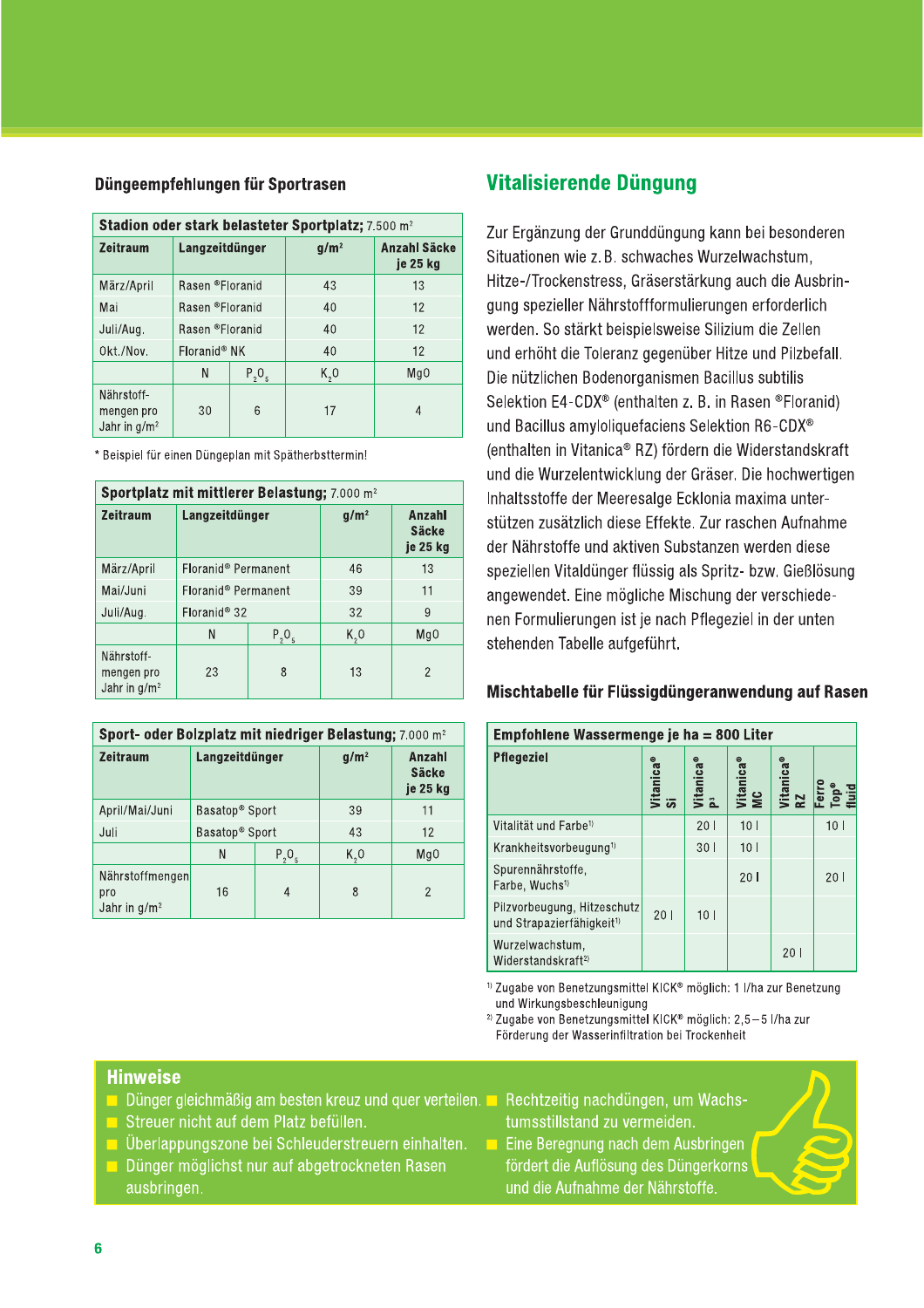### Auf den richtigen Langzeitdünger kommt es an

Gräser vertragen in der Bodenlösung nur wenig Stickstoff. Werden z. B. mehr als 5 g N/m<sup>2</sup> an sofort löslichem Stickstoff gegeben, besteht Verbrennungsgefahr. Bei Verwendung ungeeigneter Dünger tritt zudem Massenwuchs, Krankheitsanfälligkeit und die Gefahr der Auswaschung auf.

COMPO bietet zwei Langzeitdüngersysteme an, die die Menge an freiem Stickstoff reduzieren und eine lang anhaltende Nährstoffversorgung für gesundes und nachhaltiges Wachstum sichern.



1. Das Isodur®-Control System in allen Floranid®-Langzeitdüngern

Stickstoff wird durch Wärme und Feuchtigkeit gesteuert umgewandelt.



abgabe. Gesteuert durch die natürlichen Wachstumsfaktoren Feuchtigkeit und Wärme.





#### 2. Die elastische Umhüllung nach dem Basacote®-Prinzip

Die Umhüllung setzt die Nährstoffe gleichmäßig durch eine Membran in Abhängigkeit von Temperatur und Feuchtigkeit (Wachstumsfaktoren) frei. Nach diesem Prinzip wirken die Basatop®-Dünger und Sportica® K.

### Nährstofffreisetzung bei polymerumhüllten Langzeitdüngern - Beispiel: Basatop® Sport



Durch die Hülle tritt Wasser ein, die Nährstoffe werden gelöst, es entsteht eine Nährstofflösung.



Die Nährstofffreisetzung beginnt: Die Hülle sorgt für die kontrollierte Freisetzung der Nährstoffe über die angegebene Wirkungsdauer.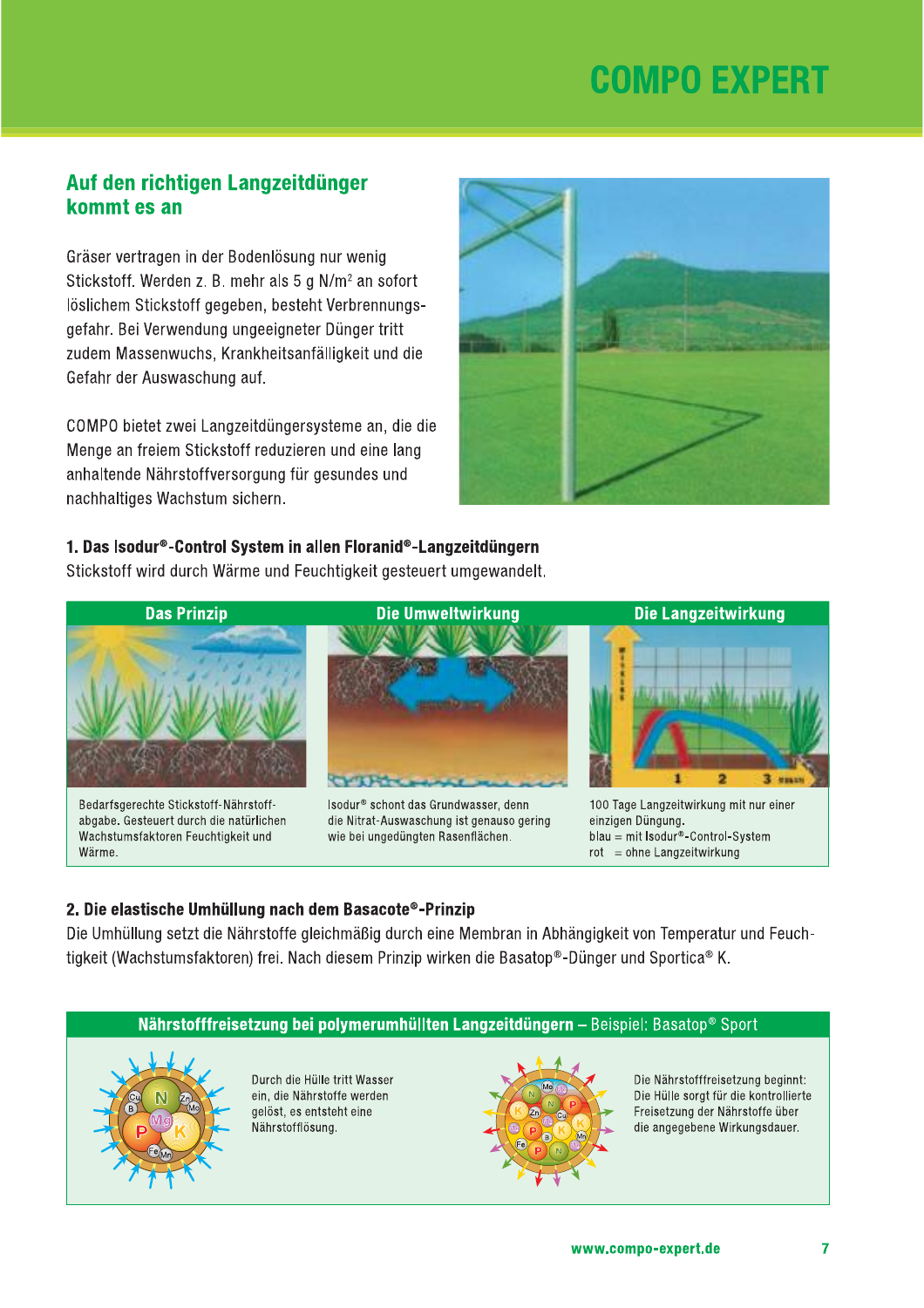## 4. Beregnen

Die fachgerechte Beregnung ist entscheidend für einen sparsamen und effektiven Wasserverbrauch einer Rasenfläche.

#### **Wasserverbrauch eines Rasenplatzes**

| Höchste<br><b>Tagestemperatur</b> | Wasserverbrauch<br>1/m <sup>2</sup> | <b>Beregnungsabstand</b><br>in Tagen* |
|-----------------------------------|-------------------------------------|---------------------------------------|
| $20^{\circ}$                      |                                     | 14                                    |
| $25^\circ$                        |                                     | 10                                    |
| ۹۵۰                               |                                     |                                       |

\* Spätestens mit Beginn der Welke beregnen

#### Beregnungswasserbedarf eines Sportplatzes

| <b>Standort</b>           | Bedarf in I/m <sup>2</sup> Jahr |
|---------------------------|---------------------------------|
| trockene Lagen            | $150 - 250$                     |
| mittlere Lagen            | $75 - 150$                      |
| niederschlagsreiche Lagen | $0 - 50$                        |

#### Was sagen die Wurzeln dazu?



Mit einer Gabe soll der gesamte Wurzelhorizont durchfeuchtet werden. Je nach Bodenart ergibt sich daraus eine Beregnungsmenge von  $15 - 25$  l/m<sup>2</sup>.



- Immer vor Welkebeginn beregnen.
- Viele kleine Gaben erhöhen die Wasserverluste, verkürzen das Wurzelsystem und fördern das Auftreten der unerwünschten Poa annua.
- Lehmige und humose Böden haben einen höheren Wasserbedarf je Gabe als sandige Böden.
- Möglichst nur einmal pro Woche abends oder nachts beregnen.

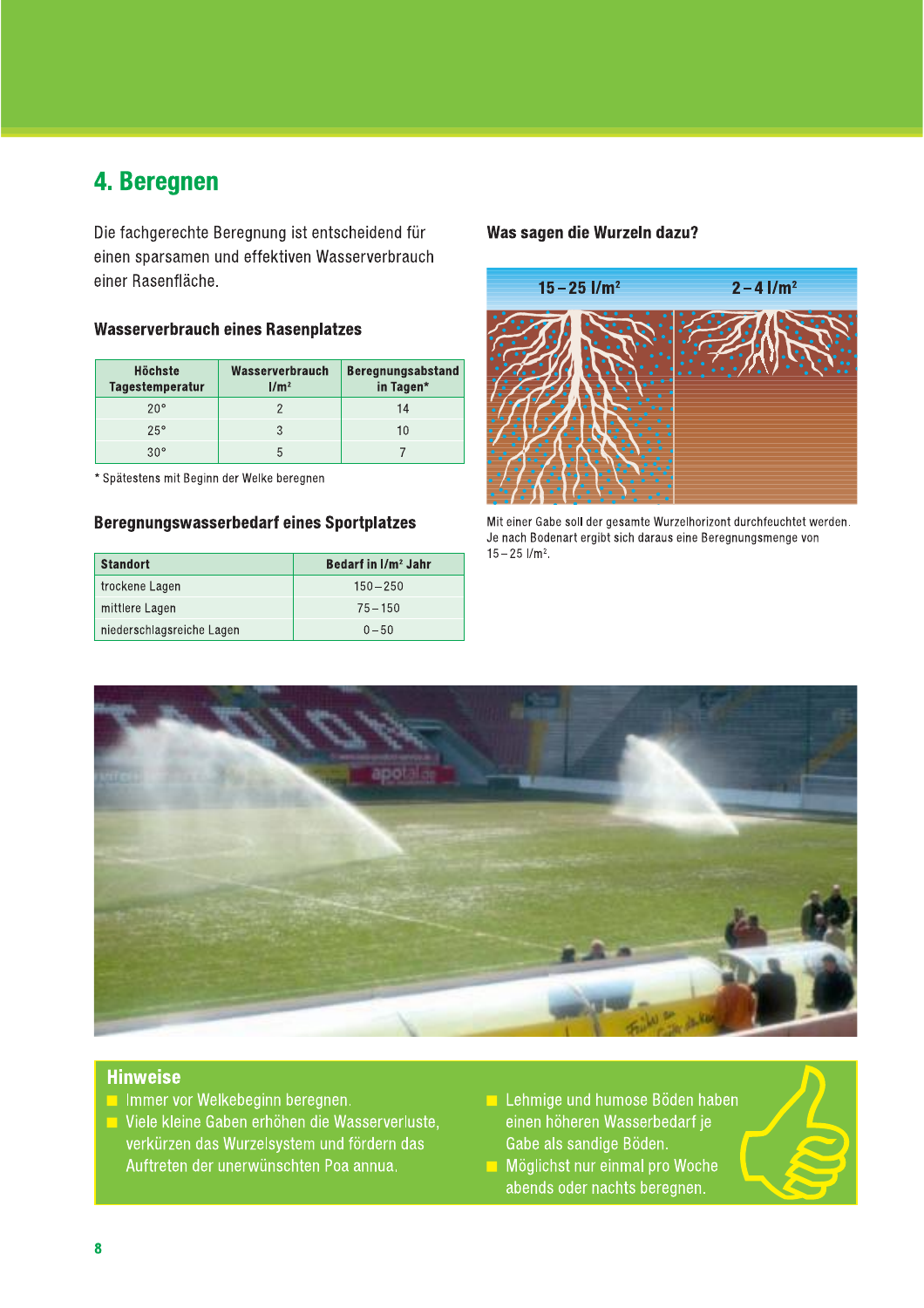**5. Wurzeln aktivieren**<br>
Ein dichtes, tief reichendes Wurzelwerk ist die<br>
Basis für die nachhaltige Strapazierfähigkeit von<br>
Sportrasen.<br>
Agrosil® LR lässt Wurzeln tiefer wachsen. Phosphat<br>
wirkt auf die Wurzel stark stimu Boden jedoch schnell festgelegt. Agrosil® LR hält Phosphat voll pflanzenverfügbar und nimmt es mit in bis zu 30 cm Tiefe. Die Gräser erschließen dadurch einen wesentlich größeren Bodenhorizont zur Wasser- und Nährstoffversorgung. Agrosil® LR lässt Wurzeln tiefer wachsen. Phosphat<br>
wirkt auf die Wurzel stark stimulierend. Es wird im<br>
Boden jedoch schnell festgelegt. Agrosil® LR hält Phos-<br>
phat voll pflanzenverfügbar und nimmt es mit in bis<br>
zu 30 c

- 
- 
- 
- 
- 

| ■ Höhere Strapazierfähigkeit<br>Dichtere Grasnarbe<br>Anwendungsempfehlung Agrosil® LR |                              |                                             |  |
|----------------------------------------------------------------------------------------|------------------------------|---------------------------------------------|--|
| <b>Bereich</b>                                                                         | <b>Menge</b>                 | <b>Hinweis</b>                              |  |
| Wurzelaktivierung<br>allgemein                                                         | $70 - 150$ g/m <sup>2</sup>  | gesamte<br>Vegetationsperiode               |  |
| Frühjahr, Starthilfe                                                                   | $70 - 100$ g/m <sup>2</sup>  | 1-2 Wochen vor oder<br>nach dem Düngen      |  |
| Regeneration,<br>Spielpause                                                            | $100 - 150$ g/m <sup>2</sup> | nach dem Aerifizieren<br>oder Vertikutieren |  |
| Spätherbst.<br>Winterschutz                                                            | $50 - 70$ g/m <sup>2</sup>   | Vorbeugung<br>Pilzkrankheiten               |  |



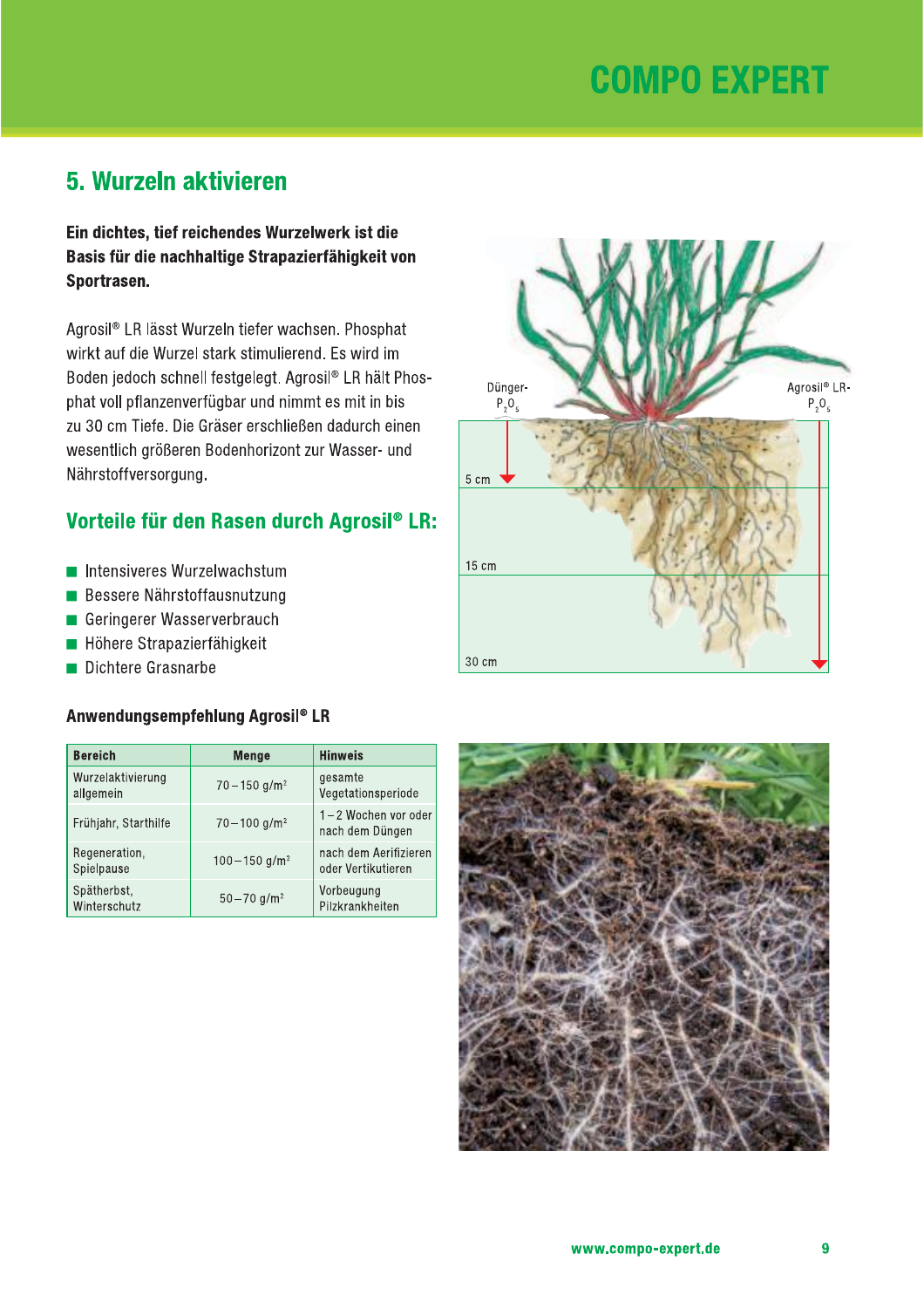## 6. Vertikutieren

An der Bodenoberfläche bildet sich aus abgestorbenen Pflanzenteilen nach und nach eine Filzschicht, die sich negativ auf den Rasen auswirkt und deshalb regelmä-Big entfernt werden muss.

#### Vertikutieren

| Wann?                   | Wie?                                               |
|-------------------------|----------------------------------------------------|
| Frühjahr bis Herbst     | Rasen kurz mähen (2 cm)                            |
| nur bei wüchsigem Rasen | Vertikutiermesser auf<br>ca. 3 mm Tiefe einstellen |
| ab 3-5 mm Filzstärke    | Vertikutiergut abfahren                            |

### **Filz schadet dem Rasen:**

- $\blacksquare$  Hemmt Luftaustausch
- Hält Wasser oben fest; pro mm Filzschicht wird 1 mm Niederschlag festgehalten und wieder uneffektiv verdunstet
- Mindert das Wurzelwachstum
- Reduziert die Scherfestigkeit
- Fördert Pilzinfektionen



Alternative Filzbeseitigung mit Fischer-Rasenigel





#### **Hinweise**

- 10-14 Tage vor dem Vertikutieren düngen fördert das anschließende Regenerationswachstum.
- Bei Filzschichten größer als 10 mm mehrmals vertikutieren.
- Vertikutiermesser nie zu tief einstellen. Saure Düngung beschleunigt die

Filzbildung.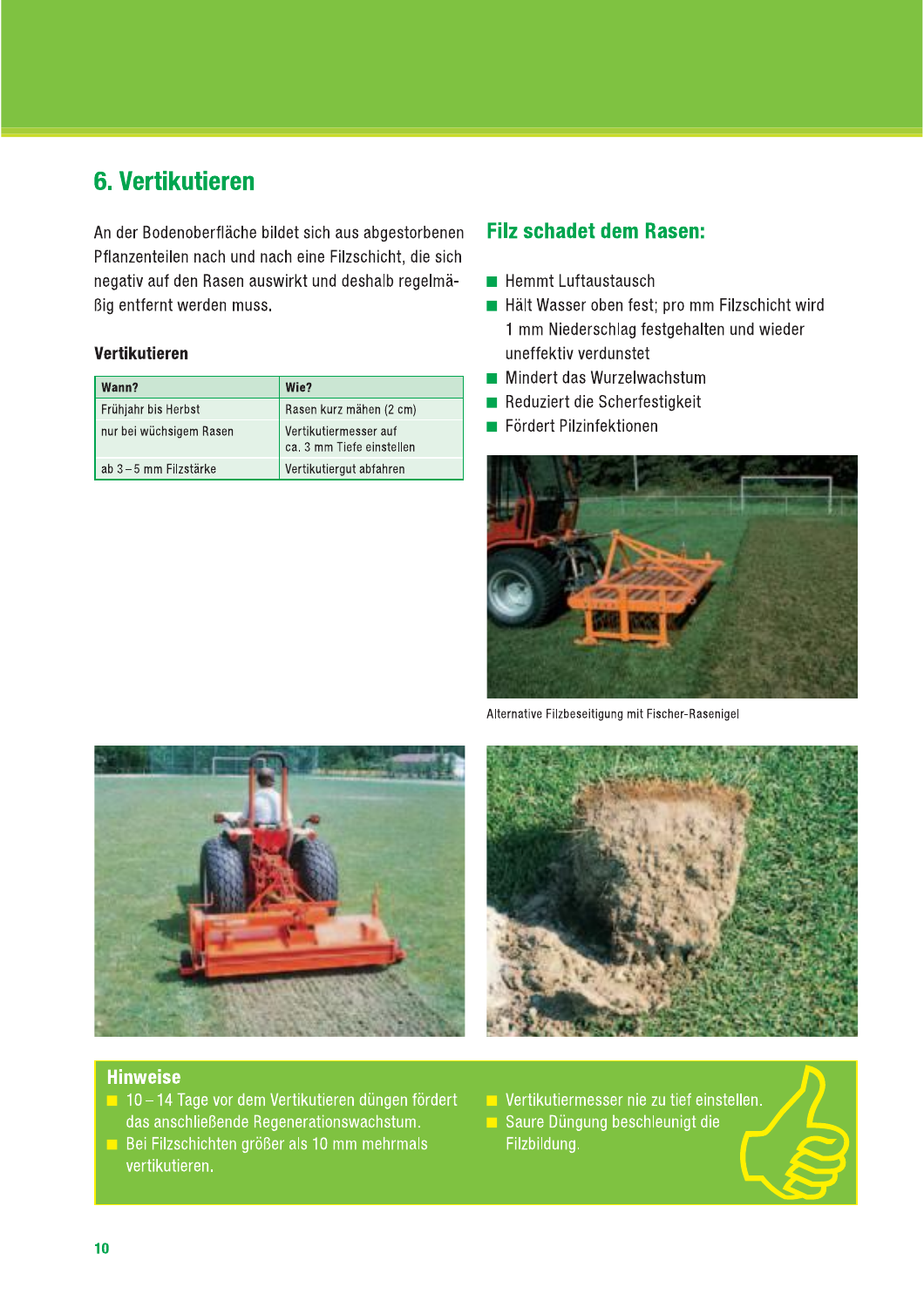## **7. Aerifizieren**

Aerifizieren lockert den Boden und optimiert die bodenphysikalischen Eigenschaften des Standortes. Oberflächennahe Bodenverdichtungen werden bis ca. 6 cm Tiefe verringert. Sauerstoff kann eindringen, und Schadgase wie Kohlendioxid, Schwefelwasserstoff und Methan können entweichen. Gerade in verdichteten Böden sind häufig niedrige O<sub>2</sub>-Gehalte (> 10 %) und hohe CO<sub>2</sub>-Gehalte (> 5 %) Grund für geringes Wurzelwachstum und nachlassende Narbendichte.

#### **Aerifizieren**

| Wann?                                        | Wie?                                        |
|----------------------------------------------|---------------------------------------------|
| Frühjahr bis Herbst                          | mindestens 5 cm tief                        |
| nur bei wüchsigem Rasen                      | möglichst 400 Loch/m <sup>2</sup>           |
| Boden sollte feucht, aber nicht<br>nass sein | bei verdichtetem Boden<br>mehrmals jährlich |

#### Einfluss der Bodenluft auf die Narbendichte



#### Ausreichende Bodenluft fördert das Wachstum und sorgt für eine gute Narbendichte. (Quelle: nach Mueller-Beck, 1977)

#### Aerifizieren verbessert:



Durch die Bearbeitung mit Aerifiziergeräten (günstig sind Hohlstachelgeräte) werden diese ungünstigen Bodenentwicklungen ausgeglichen; damit werden Wurzelwachstum und biologische Aktivität des Bodens nachhaltig gefördert.



- **Bei sandigem Boden kann der Lochaushub** auf dem Platz verbleiben.
- **Bei schweren, bindigen Böden immer abkehren.**
- Bei wassergesättigtem Boden nicht aerifizieren.
- Bei erwünschtem Bodenaustausch (Reduzierung organische Substanz etc.) immer mit Hohlspoons arbeiten (Spoons).
- Nach dem Aerifizieren sanden und  $\Box$ einschleppen.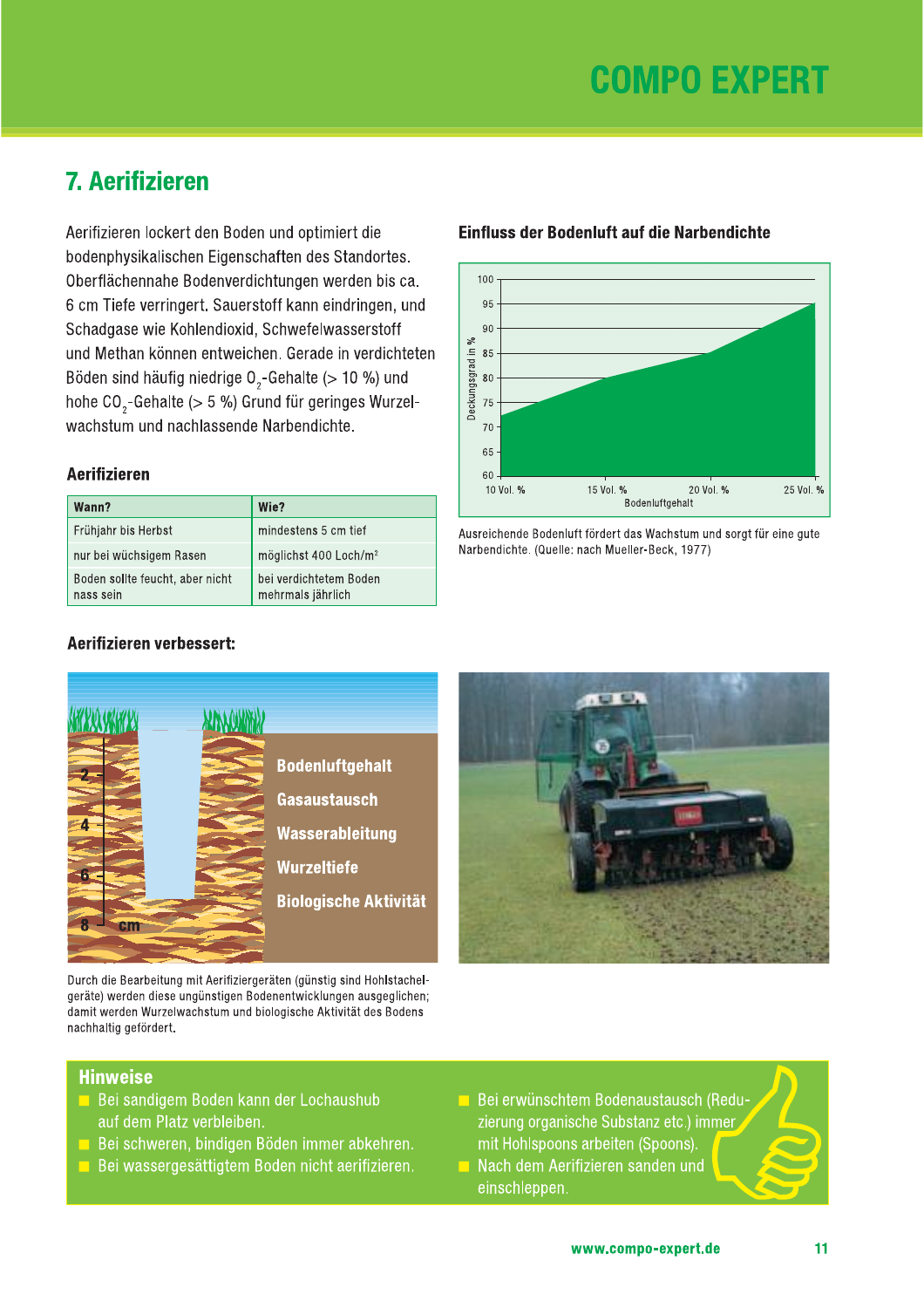## 8. Sanden

Mit Sand wird die Durchlässigkeit für Wasser und Luft im oberen Bodenhorizont erhalten oder verbessert. Bindige und humose Böden werden vermagert; Platzunebenheiten können ausgeglichen werden.

#### **Sanden**

| Wann?                                       | Wie?                                                       |
|---------------------------------------------|------------------------------------------------------------|
| Mai - September                             | $2-5$ $1/m^2$ 1 - 3 x jährlich                             |
| günstig in der Spielpause                   | $4-8$ I/m <sup>2</sup> beim Aerifizieren/<br>Tiefenlockern |
| nach dem Vertikutieren<br>oder Aerifizieren | gleichmäßig mit Streuer<br>verteilen                       |
| bei der Tiefenlockerung                     | antrocknen lassen                                          |
| bei Sanierungsmaßnahmen                     | mit Schleppnetz oder<br>Planierrost einschleppen           |

#### Sand macht durchlässig



Häufigere kleine Sandmengen halten den Rasenfilz strukturiert und damit durchlässig für Wasser, Nährstoffe und Luft, Zudem wird der mikrobielle Abbau der abgestorbenen organischen Substanz gefördert.

## Qualitätskriterien für Sand:

- Gewaschener Quarzsand
- Körnung  $0/2$  mm bis  $0/4$  mm
- pH-Wert-neutral (kalkfrei)
- Nahezu kein Ton- und Schluffanteil
- Verwitterungs- und verschleißfest
- Hoher Fein- und Mittelsandanteil

#### Sandmengen für einen Sportplatz 7.000 m<sup>2</sup>

| 1/m <sup>2</sup> | $m^3$ /Platz | t/Platz   | <b>Maßnahme</b>                  |
|------------------|--------------|-----------|----------------------------------|
| $2 - 3$          | $14 - 21$    | $21 - 32$ | Standardpflege,<br>Vertikutieren |
| $4 - 6$          | $28 - 42$    | $42 - 63$ | Aerifizieren.<br>Ebenflächigkeit |
| $6 - 8$          | $42 - 56$    | $63 - 84$ | Tiefenlockern,<br>Regeneration   |

- Häufige kleine Sandgaben sind besser als große Mengen.
- $\blacksquare$  Platz kreuz und quer abschleppen.



- Stärkere Filzschichten vor dem Besanden bearbeiten (z. B. vertikutieren).
- Möglichst keine gebrochenen oder zu groben Sande einsetzen.

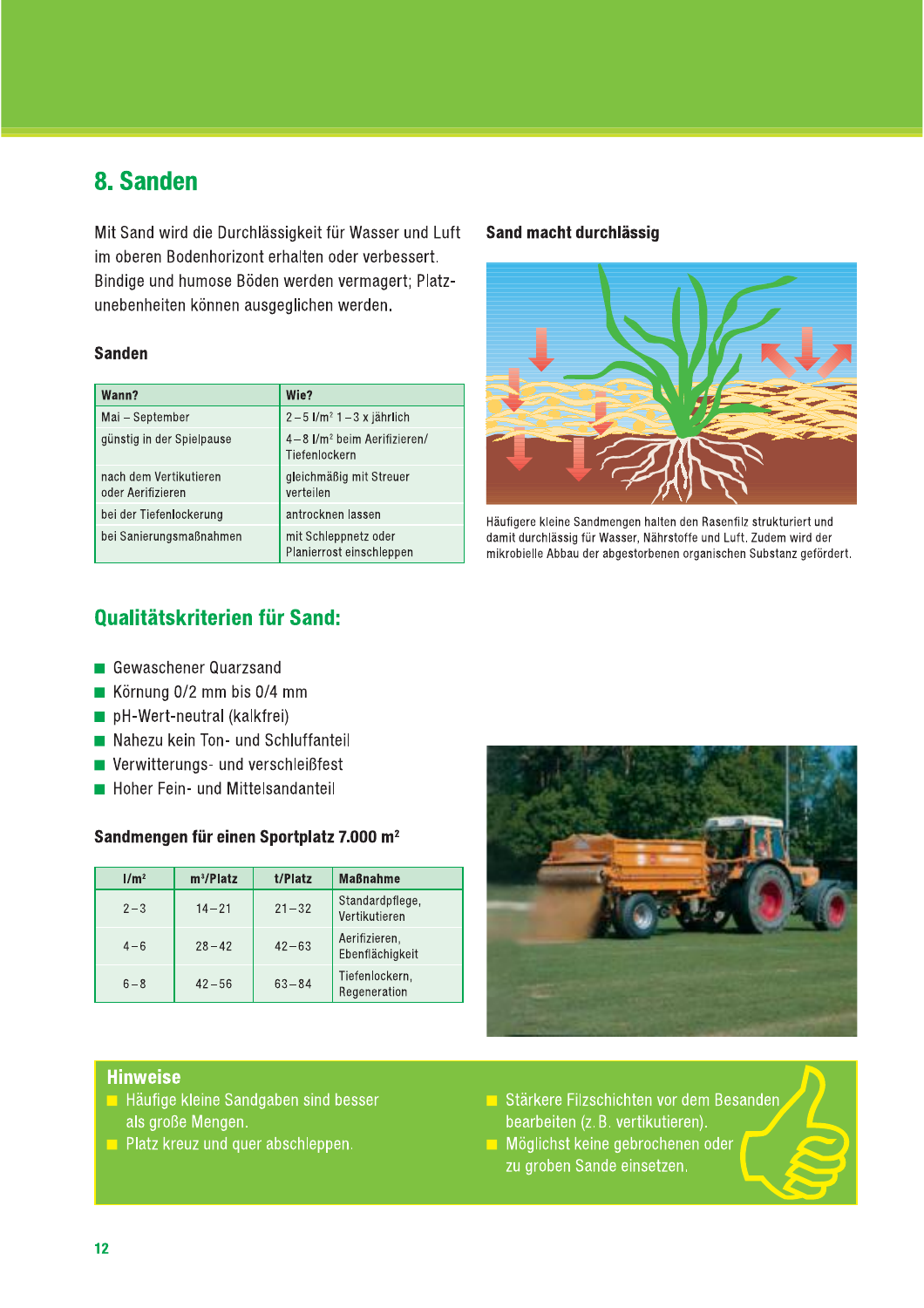## 9. Pflanzenschutz

Zunächst gilt es, durch richtige Düngung, Pflege und Vorbeugemaßnahmen einen gesunden, widerstandsfähigen Rasen zu erhalten. Treten trotzdem Probleme auf, kann auf zugelassene oder genehmigte Mittel zur gezielten Bekämpfung zurückgegriffen werden.

#### Vorbeugemaßnahmen gegen Rasenkrankheiten

| Vorbeugung durch            | Maßnahme/Durchführung                                        |
|-----------------------------|--------------------------------------------------------------|
| resistente Sorten           | bei Nachsaat und Neuansaat                                   |
| dosierte Stickstoff-Zufuhr  | Isodur®-Langzeitdünger oder<br>teilumhüllte Dünger einsetzen |
| Vermeidung von              | Bodenanalysen berücksichtigen,                               |
| Nährstoffmangel             | bedarfsorientiert düngen                                     |
| Kali-, Magnesium- und       | Ferro Top®- u. Kali Gazon-                                   |
| Eisen-Düngung               | Zusatzdüngung $25 - 30$ g/m <sup>2</sup>                     |
| Aufbau von Silikat-Schutz,  | Agrosil <sup>®</sup> LR jährlich (2 x 50 g/m <sup>2</sup>    |
| Fördern des Wurzelwachstums | oder 1 x 70 – 100 g/m <sup>2</sup> ) streuen                 |
| Optimieren mechanischer     | Vertikutieren, Aerifizieren,                                 |
| Maßnahmen                   | Sanden, Schnitthöhe 4-5 cm                                   |



Rasensportplatz mit starkem Kleebesatz

#### Mitteleinsatz zur Unkrautbekämpfung im Rasen

| <b>Produkt</b>                   | <b>Wirkstoff</b>       | Aufwandmenge                       | <b>Termin</b> | Wasserschutz-<br>auflage | <b>Bienen-</b><br>gefährlichkeit |
|----------------------------------|------------------------|------------------------------------|---------------|--------------------------|----------------------------------|
| UV Rasen ®Floranid <sup>1)</sup> | $2.4 D + Dicamba$      | $30 \text{ g/m}^2$                 | Mai-Sept.     | Nein                     | <b>B4</b>                        |
| Duplosan® KV-Combi <sup>2)</sup> | Mecoprop-P $+ 2, 4$ -D | 4 I/ha (40 ml/100 m <sup>2</sup> ) | April-Aug.    | Nein                     | <b>B4</b>                        |

<sup>1)</sup> Streuanwendung

<sup>2)</sup> Spritzanwendung

- Hilfen in Pflanzenschutzfragen bieten die örtlichen Pflanzenschutzämter bzw. Fachberater.
- Ausführliche Hinweise und Hilfen bietet die Broschüre des Bundesinstituts für Sportwissenschaft Teil IV: Pflanzenkrankheiten und Schädlinge.
- Gebrauchsanweisungen und örtliche Bestimmungen beachten.
- Bei Rasenproblemen immer auch Ursachen ergründen und abstellen.